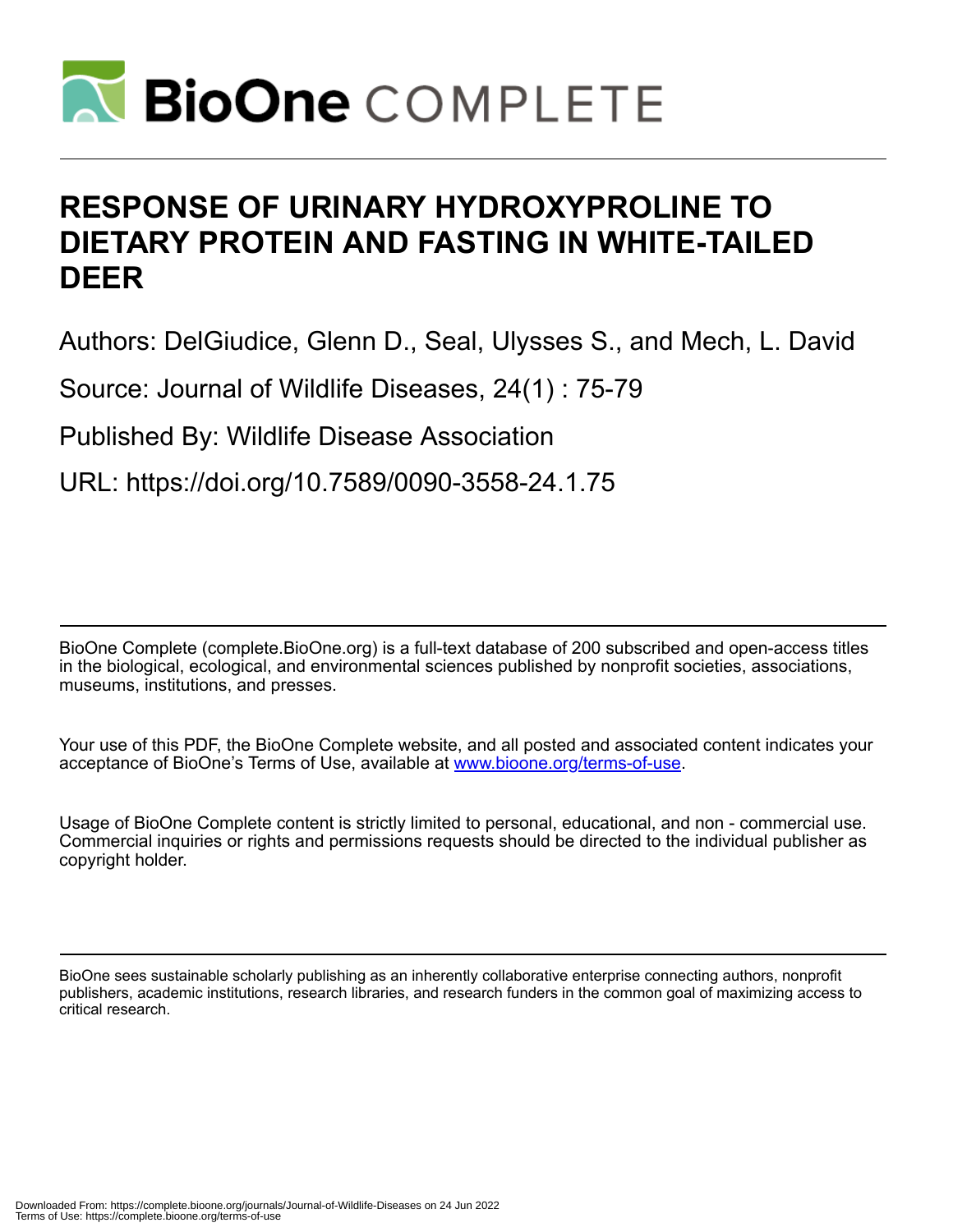# **RESPONSE OF URINARY HYDROXYPROLINE TO DIETARY PROTEIN AND FASTING IN WHITE-TAILED DEER**

**Glenn D. DelGiudice,<sup>1</sup> Ulysses S. Seal,<sup>12</sup> and L. David Mech<sup>134</sup>** 

Department of Fisheries and Wildlife, University of Minnesota, St. Paul, Minnesota 55108, USA

2 Research Service, Veteran's Administration Medical Center, Minneapolis, Minnesota 55417, USA

U.S. Fish and Wildlife Service, Patuxent Wildlife Research Center, Laurel, Maryland 20708, USA

Mailing address: North Central Forest Experiment Station, 1992 FoIwell Avenue,

St. Paul, Minnesota 55108, USA

ABSTRACT: The effects of dietary protein, fasting, and refeeding on urinary hydroxyproline of nine captive female white-tailed deer *(Odocoileus virginianus)* were examined from 23 February **to** 3 May 1984 in northern Minnesota. In the fasted group, mean hydroxyproline : creatinine (OHP:C) was **greater** *(P* < 0.05) at week 4 compared to baseline at week 0. Between fasted deer and deer fed high protein-high energy (HPHE) and low protein-high energy (LPHE) diets, no difference in OHP:C ratios was detected during the initial 4 wk of the study. Urinary OHP:C ratios were significantly  $(P < 0.05)$  greater in the fasted group during refeeding, concomitant with greater feed consumption and weight gain. There was also a significant *(P <* 0.02) time effect in the fasted-refed group; OHP:C ratios increased during these two phases of the study. There was no difference between the HPHE and LPHE fed deer in renal OHP excretion. However, mean OHP:C ratios in yearlings (16.8  $\pm$  2.2) were greater ( $P < 0.001$ ) than in the adults (7.5  $\pm$ 1.2) of those groups, indicating a higher collagen turnover rate. Urinary OHP:C shows potential as an indicator of growth and starvation, and the data presented may serve as reference values.

*Key words:* Deer, fasting, hvdroxyproline, nutrition, *Odocoileus virginianus,* refeeding, urine, experimental study.

#### **INTRODUCTION**

Hydroxyproline is a hydroxylated ami no acid predominantly found in collagen associated with bone and connective tissue and is excreted in urine primarily in peptide form (Jasin et al., 1962; Grant and Kachmar, 1982). Urinary hydroxyproline reflects daily collagen turnover and in hu mans has shown great potential as an index of nutritional status and growth rate (Whitehead, 1965; Howells et al., 1967). It also has generated interest, although little research, by workers seeking such indices for wildlife (McCullagh, 1969). Greater urinary hydroxyproline is usually indicative of an elevated nutritional plane and increased growth rate (Lindstedt and Prockop, 1961; Jasin and Ziff, 1962; Jasin et al., 1962; Howells et al., 1967; Mc-Cullagh, 1969). The objective of our study was to determine the effects of dietary crude protein, fasting, and refeeding on urinary hydroxyproline in white-tailed deer *(Odocoileus virginianus).*

#### **METHODS**

Nine nonpregnant, female, captive whitetailed deer (seven adults, two yearlings) were **maintained separately** in outdoor enclosures near Grand Rapids, Minnesota (DelGiudice et al., **1987a).** Three treatment groups each consisted of three deer. Two groups were fed pelleted commercial diets ad libitum from 23 February through 3 May 1984. One diet contained high **protein-high** energy (HPHE; 13.0% crude protein, 2,406 kcal digestible energy (DE)/kg) and the other low protein-high energy (LPHE; 6.9% crude protein, 2,406 kcal  $DE/kg$ ). Each of these groups included a yearling. The third group was fasted from 27 February to 22 March 1984 (24 days), then refed the HPHE diet ad libitum for the remainder of the study (DelGiudice et al., 1987a). Deer were dependent upon snow for water intake until 1 April 1984, whereupon water was provided ad libitum.

Deer were anesthetized and sampled every 2 wk between 0800 and 1200 hr from 23 February to 3 May 1984. They were chemically immobilized with a combination of 75 mg of xylazine hydrochloride and 300 mg of ketamine hydrochloride (Mech et al., 1985), weighed, blood sampled, and catheterized for urine as part of a more comprehensive nutritional study (DelCiudice et al., 1987a, b). Urine samples were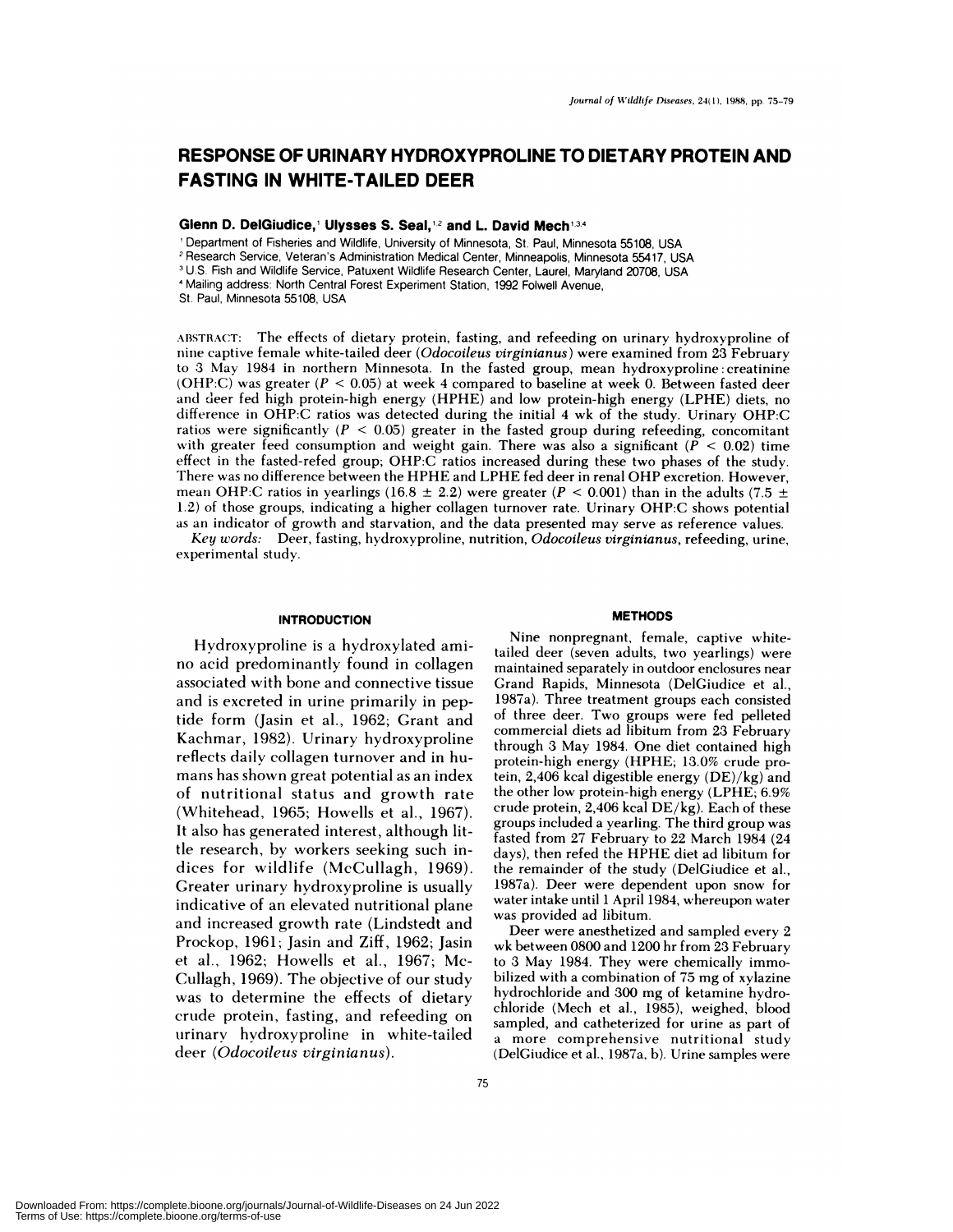stored frozen at  $-20$  C. Thawed urine samples were assayed for OHP by the spectrophotometric method of Prockop and Udenfriend (1960) as systematized by Howells and Whitehead (1967). Creatinine concentrations also were determined by spectrophotometry (Jaffé, 1886) with modifications and reagents recommended by Abbott Laboratories (1984). Comparisons of renal OHP excretion between groups were made as OHP:C ratios to control for excretion van ability associated with single, random urine samples (DelGiudice et al., 1987c).

Data **comparisons** between experimental groups were conducted via one-way analysis of variance (ANOVA) with repeated measures (Hintze, 1982). Time effects within treatment groups were measured by two-way ANOVA (time versus deer). Data are presented in the text as means  $\pm$  standard error of the means.

## **RESULTS AND DISCUSSION**

There was no difference in mean urinary OHP:C ratios between the HPHE and LPHE fed deer during the 10-wk study, so these data were pooled (HE fed group) for comparisons with the fasted group (Fig. 1). Furthermore, no effects on OHP:C over time were detected in the HPHE or LPHE fed deer. Mean OHP:C  $(\times 10,000)$  ratios ranged from  $5.7 \pm 0.7$  to  $13.3 \pm 7.3$  in the HPHE fed deer and from  $6.5 \pm 3.5$  to  $15.7 \pm 6.2$  in the LPHE fed deer.

Greater renal OHP concentrations generally are associated with an elevated nutritional plane and increased growth rate (Lindstedt and Prockop, 1961; Jasin and Ziff, 1962; Jasin et al., 1962; Howells et al., 1967). We found no difference between the HPHE and LPHE groups in mean percent weight change during the study, so the absence of a difference in our OHP:C ratios parallels findings reported in the literature. Mean maximum percent weight loss in the HPHE and LPHE fed deer were  $10.7 \pm 1.6\%$  and  $9.3 \pm 1.2\%$  (DelGiudice et al., 1987a). Because only diets containing collagen (meat, fish, and poultry) or gelatin contain OHP, urinary OHP in herbivores is not directly affected by diet (Grant and Kachmar, 1982). McCullagh (1969) observed significant differences in OHP:C ratios between two populations of African elephants *(Loxodonta africana)*

and suggested that the higher ratios reflected a faster growth rate and higher nutritional plane. Seasonal variations of OHP:C in both groups of elephants paralleled seasonal changes in rainfall, vegetation growth, and growth and resting rates of collagen turnover in allage groups.

In the fasted deer, mean OHP:C was greater  $(P < 0.05)$  at week 4 than at week 0. There was a significant  $(P < 0.05)$  correlation  $(R = 0.70, Y = 5.073 + 0.677x)$ between percent weight loss and OHP:C ratios during fasting. Between our fasted group and HE fed deer, no difference in OHP:C was found during the first 4 wk; however, mean OHP:C ratios were greater  $(P < 0.05)$  in the fasted group during refeeding (Fig. 1), concomitant with their greater feed consumption during the first *4* wk of refeeding (DelGiudice et al., 1987a). Percent weight gain was significantly  $(P < 0.01)$  correlated  $(R = 0.99, Y =$  $12.640 + 0.338x$  with OHP:C in these deer. The elevated OHP:C ratios during refeeding were associated also with thyroxine concentrations that increased from 6.3  $\mu$ g/dl at week 4 (22 March) to 10.4  $\mu$ g/ dl at week 10 (3 May) (DelGiudice et al., 1987a) and with elevated metabolic rates (Silver et al., 1969). In the fasted-refed deer, mean ratios generally increased *(P <sup>&</sup>lt;* 0.02) during the 10-wk study (Fig. 1).

Deer 6204's OHP:C ratio increased to 20.0 at week 4, 2 days before she died of fast-related complications (DelGiudice et al., 1987a). An OHP:C of 32.0 was measured at week 10 in deer 6241 of the fasted-refed group (Fig. 1), after 2 wk of voluntary fasting when relocated to a different pen and losing 23% of her prestudy weight (DelGiudice et al., 1987a).

Although the urinary OHP levels ex creted by the HE fed deer and fasted deer were comparable at weeks 2 and 4 (Fig. 1), the collagen sources of the OHP were probably different. Elevated urinary OHP observed in normally fed rats *(Rattus nor vegicus)* and humans are associated predominantly with the turnover of the met abolically active, soluble collagen pool, with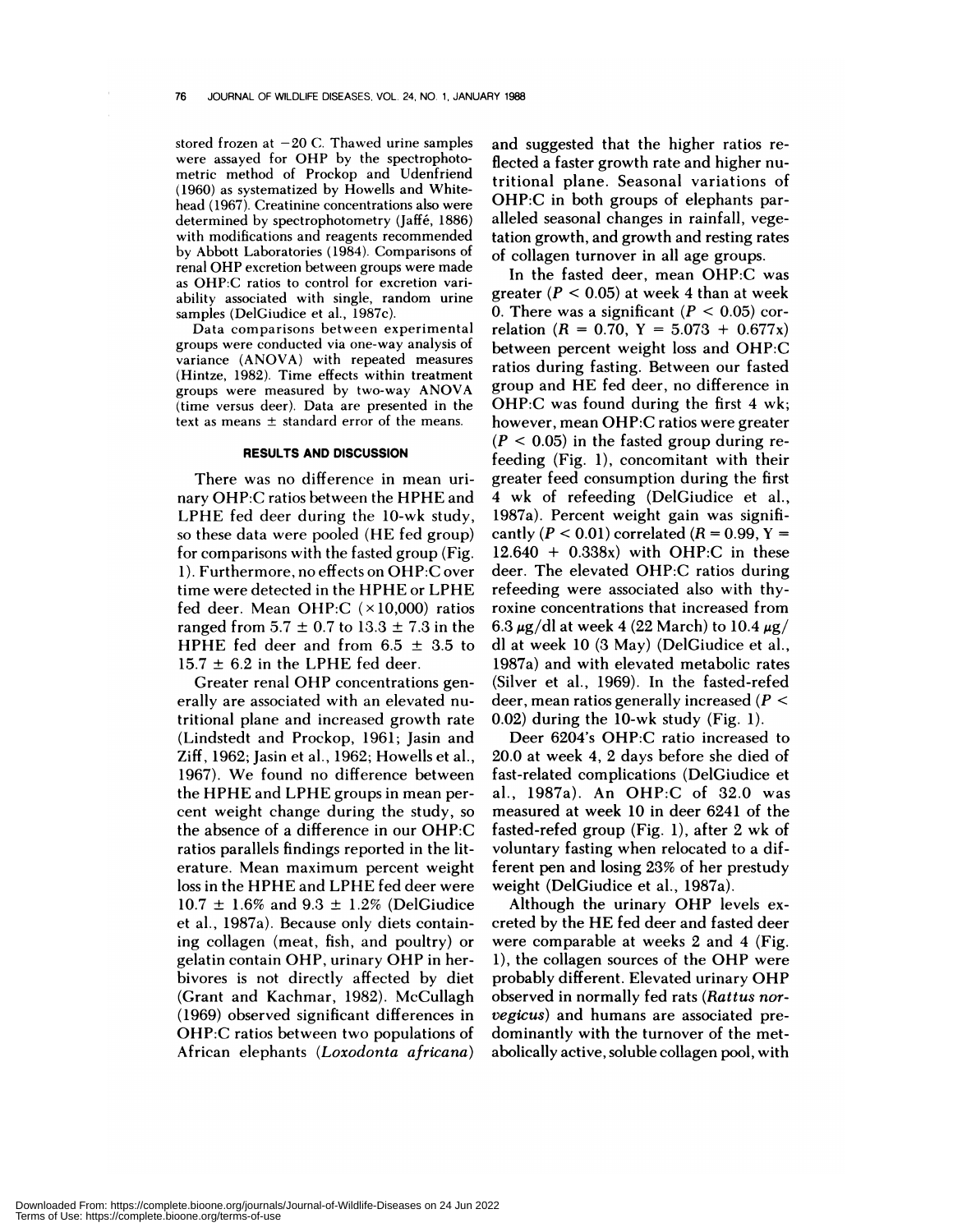

FIGURE 1. Mean (±SE) urinary hydroxyproline : creatinine ratios for white-tailed deer fed HPHE (high protein-high energy) and LPHE (low protein-high energy), fasted, and refed, 23 February to 3 May 1984, Grand Rapids, Minnesota; deer 6241 voluntarily fasted after week 8 until week 10 (see text).

greater concentrations and proportionately larger soluble poois being associated with younger growing individuals (Gross, 1958; Lindstedt and Prockop, 1961; Jasin et al., 1962; Smiley and Ziff, 1964). We mea sured greater  $(P < 0.001)$  overall mean OHP:C ratios in our two HE fed yearlings  $(16.8 \pm 2.2)$  compared to the adult deer  $(7.5 \pm 1.2)$  fed HE. In fact, when yearling OHP:C data were excluded from the analysis, the mean OHP:C ratio of the fasted deer was greater  $(P < 0.04)$  than that of the HE fed adult deer at week 4.

Our fasted deer lost proportionately more weight (18  $\pm$  4%) during the first 4 wk of the study than did the HE fed deer (DelGiudice et al., 1987a), and the high OHP:C ratios of the former were probably more attributable to catabolism of the large

pool of mature collagen (Prockop, 1962), much of which is associated with the bone matrix. Increased urinary OHP has been documented in growth-stunted progeny of female rats maintained with a restricted diet during gestation and lactation (Hsu and Chow, 1973). Evidence in that study indicated the elevated OHP was derived from increased proteolysis. Serum and urinary calcium (Ca) had gradually declined by week 4 in the two deer that survived fasting (DelGiudice et al., 1987a, b). The higher OHP:C ratios measured in fasted deer 6204 (week 4) and anorexic deer 6241 (week 10) were associated with elevated renal excretion of Ca (DelGiudice et al., 1987b), indicating increased net bone re sorption (Goulding, 1981). Elevated serum and urinary OHP have been measured in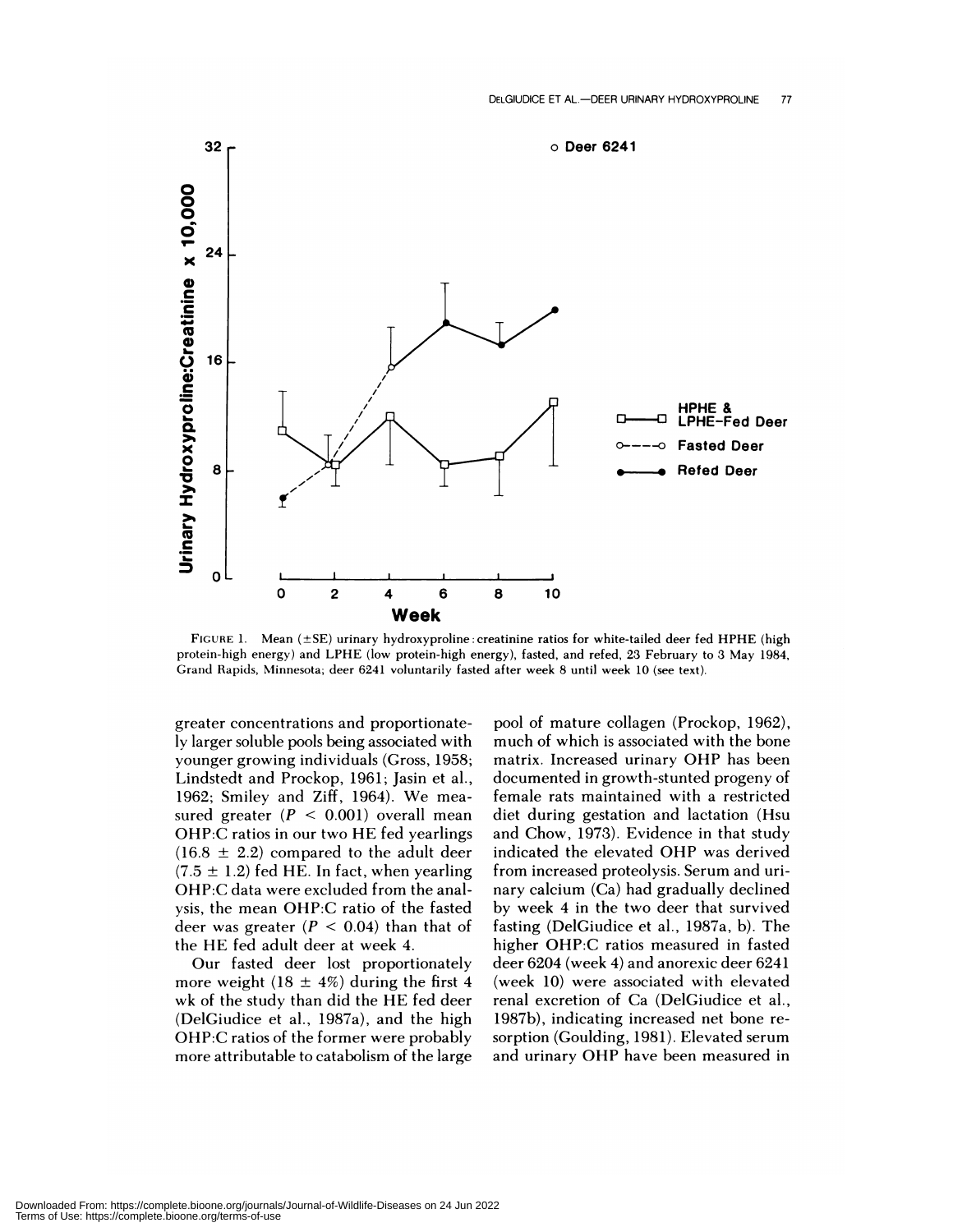postpartal lactating cows compared to prepartal nonlactating cows, indicating the importance of bone-matrix catabolism t Ca homeostasis (Black and Capen, 1971). High serum and urinary urea nitrogen in fasted deer in the present study also indicated increased proteolysis (Goodman et al., 1980).

We catheterized four captive adult does during August 1984, while they subsisted on natural vegetation supplemented by the HPHE diet, and we measured a mean OHP:C ratio of  $20.8 \pm 9.5$ . Three of the four deer had values comparable to the HE fed group during spring (week 10, Fig. 1), whereas one deer yielded a much higher ratio (49). All the ratios were notably higher than the overall mean for HE fed adults during the winter study, indicating that there is a seasonal effect and faster collagen turnover during summer compared to winter.

### **CONCLUSION**

Urinary OHP:C ratios do not appear useful for discriminating between deer consuming diets of different crude protein content if the direction and degree of weight change do not differ between the deer. However, this study has shown that prolonged fasting is associated with increasing OHP:C ratios that are probably reflective of increased proteolysis and deteriorating condition. Deer growth rates, age, and season also influence renal OHP excretion. It is evident from this study that OHP:C data may be useful only if considered in conjunction with knowledge of the deer's age and the season of urine sample collection. Additional research is indicated for a more thorough understanding of the dynamics of OHP in relation to deer nutrition and condition.

#### **ACKNOWLEDGMENTS**

We gratefully acknowledge the financial support of the Special Projects Foundation, the Minneapolis Big Game Club; the National Rifle Association; the U.S. Fish and Wildlife Service; the Research Service, Veterans Administration; the Minnesota Zoological Society; R. Shelton; the James Ford Bell Foundation; Safari Club International; and the Minnesota Department of Natural Resources. We appreciate the assistance of K. D. Kerr, W. J. Paul, P. D. Karns and several volunteers.

#### **LITERATURE CITED**

- **ABBOTT LABORATORIES.** 1984. A-gent clinical chemistry products catalog. South Pasadena, Cal**ifornia,** 23 pp.
- **BLACK,** H. E., **AND** C. C. CAPEN. 1971. Urinary and plasma hydroxyproline during pregnancy, parturition and lactation in cows with parturient hypocalcemia. Metabolism 20: 337-344.
- **DELCIUDICE,** C. D., L. D. MEcFI, U. S. SEAL, AND P. D. KARNS. 1987a. Effects of winter fasting and refeeding on white-tailed deer blood profiles. The Journal of Wildlife Management 51: 865- 873.
- -, AND ----------. 1987b. Winter fasting and refeeding effects on urine char acteristics in white-tailed deer. The Journal of Wildlife Management 51: 860-864.
- U. S. SEAL, AND L. D. MECH. 1987c. Effects of feeding and fasting on wolf blood and urine characteristics. The Journal of Wildlife Manage ment 51: 1-10.
- GOODMAN, M. N., P. R. LARSEN, M. M. KAPLAN, T. T. AOKI, V. R. YOUNG, AND N. B. RUDERMAN. 1980. Starvation in the rat. II. Effect of age and obesity on protein sparing and fuel metabolism. American Journal of Physiology 239: E277-E286.
- GOULDING, A. 1981. Fasting urinary sodium/creatinine in relation to calcium/creatinine and hydroxyproline/creatinine in a general population of women. New Zealand Medical Journal 93: 294- 297.
- GRANT, G., AND J. F. KACHMAR. 1982. Amino acids and related metabolites. *In* Fundamentals of clinical chemistry, N. W. Tietz (ed). W. B. Saunders Co., Philadelphia, Pennsylvania, pp. 377- 400.
- **CROSS,** J. 1958. The influence of growth rate on neutral salt extracts of guinea pig dermis. Journal of Experimental Medicine 107: 265-277.
- HINTZE, J. L. 1982. The number cruncher statistical analysis system, Version 3.0. Kaysville, Utah, 74 pp.
- **HOWELLS,** C. R., B. A. WHARTON, AND R. A. MCCANE. 1967. Value of hydroxyproline indices in malnutrition. Lancet i: 1082-1083.
- AN!) R. C. **WIIITEHEAD.** 1967. A system for the estimation of urinary hydroxyproline index. Journal of Medical Laboratory Technology 24: 98-102.
- HSU, J. M., AND B. F. **CHOW.** 1973. Hydroxyprolinuria in growing rats born to diet-restricted dams. Nutrition Reports International 7: 475- 486.